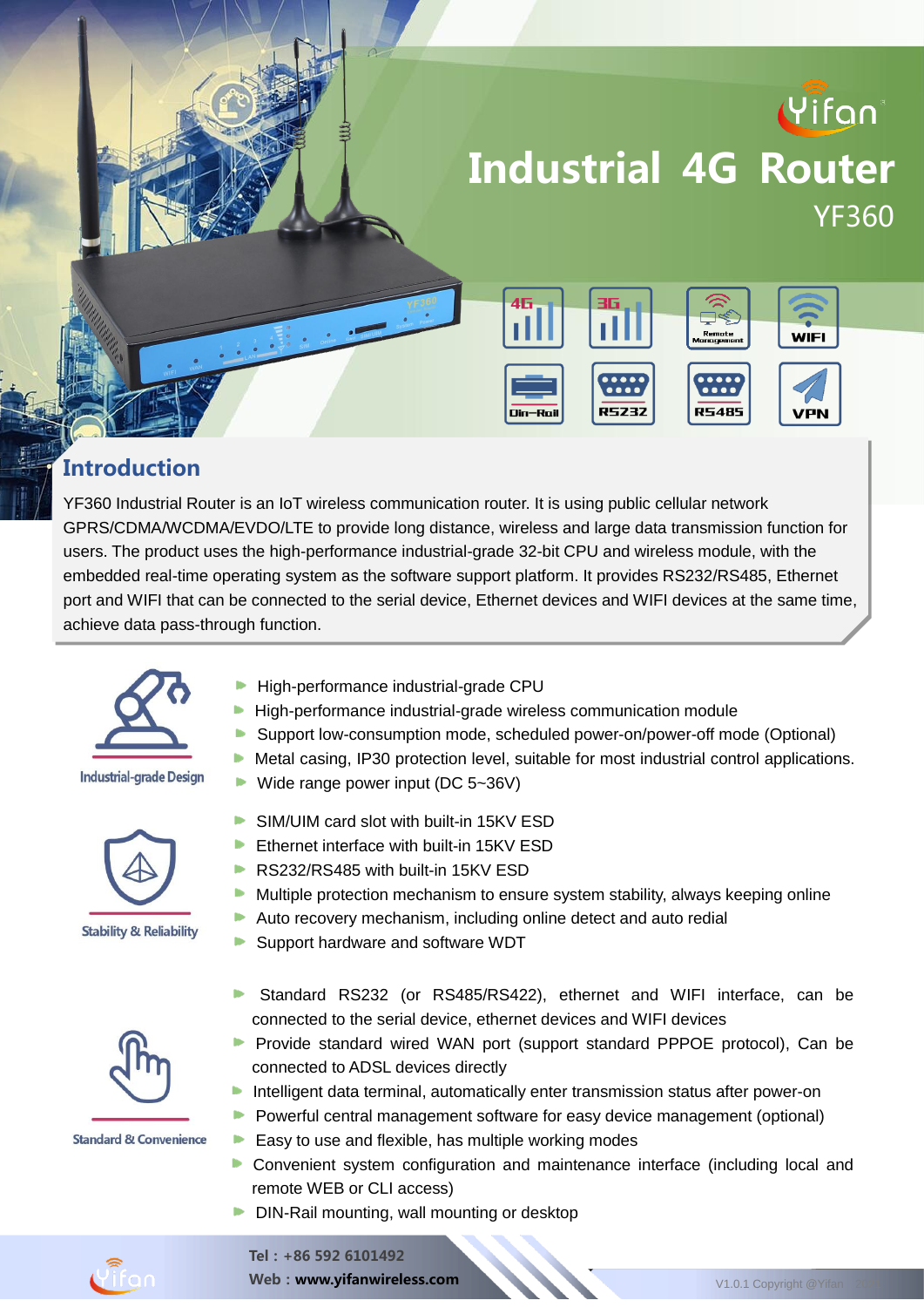- Multiple WAN connection methods, include Static IP/DHCP/PPPOE/DHCP-4G **D**
- Support APN/VPDN
- Support NTP, RTC embedded.
- Support multiple DDNS provider service
- Support multiple online trigger ways, including SMS, ring and data. Support link disconnection when timeout
- **Support remote management, SYSLOG, SNMP, TELNET, SSHD, HTTPS, etc.**
- Support upgrade software from the local and remote maintenance
- $\blacktriangleright$ Support various network protocols including TCP/IP, UDP, FTP (optional), HTTP, etc.
- Support SPI firewall, access control, URL filtering, etc.
- WIFI 802.11b/g/n. Support AP, client, Adhoc, Repeater, Repeater Bridge mode.
- Support VPN Client (PPTP/L2TP/OPENVPN/IPSEC/GRE)
- Support VPN Server (PPTP/L2TP/OPENVPN/IPSEC/GRE)
- Support DHCP server and client, firewall, NAT, DMZ host, URL block, QOS, traffic, statistics, real time link speed statistics etc.
- Schedule Reboot, Schedule Online and Offline, etc.
- Support GPS function (Optional)

#### Product Specification

| <b>Cellular Specification</b> |                                                                                                                                                                                                                                                                         |
|-------------------------------|-------------------------------------------------------------------------------------------------------------------------------------------------------------------------------------------------------------------------------------------------------------------------|
| Items                         | <b>Contents</b>                                                                                                                                                                                                                                                         |
| <b>Standard and Band</b>      | LTE FDD: B1/B3/B5/B7/B8/B20/B28<br>B1/B2/B3/B4/B5/B7/B8/B28 (Optional),<br>B2/B4/B5/B12/B13/B17/B66/B71 (Optional)<br>LTE TDD: B38/B39/B40/B41<br>HSPA+/HSUPA/HSDPA/WCDMA/UMTS 2100/1900/900/850MHz<br>EV-DO: BC0<br>CDMA 1x: BC0<br>EDGE/GPRS/GSM 850/900/1800/1900MHz |
| <b>Bandwidth</b>              | FDD-LTE: Downstream rate 150Mbps, uplink rate 50Mbps<br>TD-LTE: Downstream rate 130Mbps, uplink rate 35Mbps<br>DC-HSPA+: Downstream rate 42Mbps, uplink rate 5.76 Mbps<br>HSPA+: Downstream rate 21Mbps, uplink rate 5.76 Mbps<br>UMTS: 384Kbps                         |
| <b>Transmit Power</b>         | $<$ 23dBm                                                                                                                                                                                                                                                               |
| <b>Sensitivity</b>            | $< -93.3$ dBm                                                                                                                                                                                                                                                           |



**High Performance**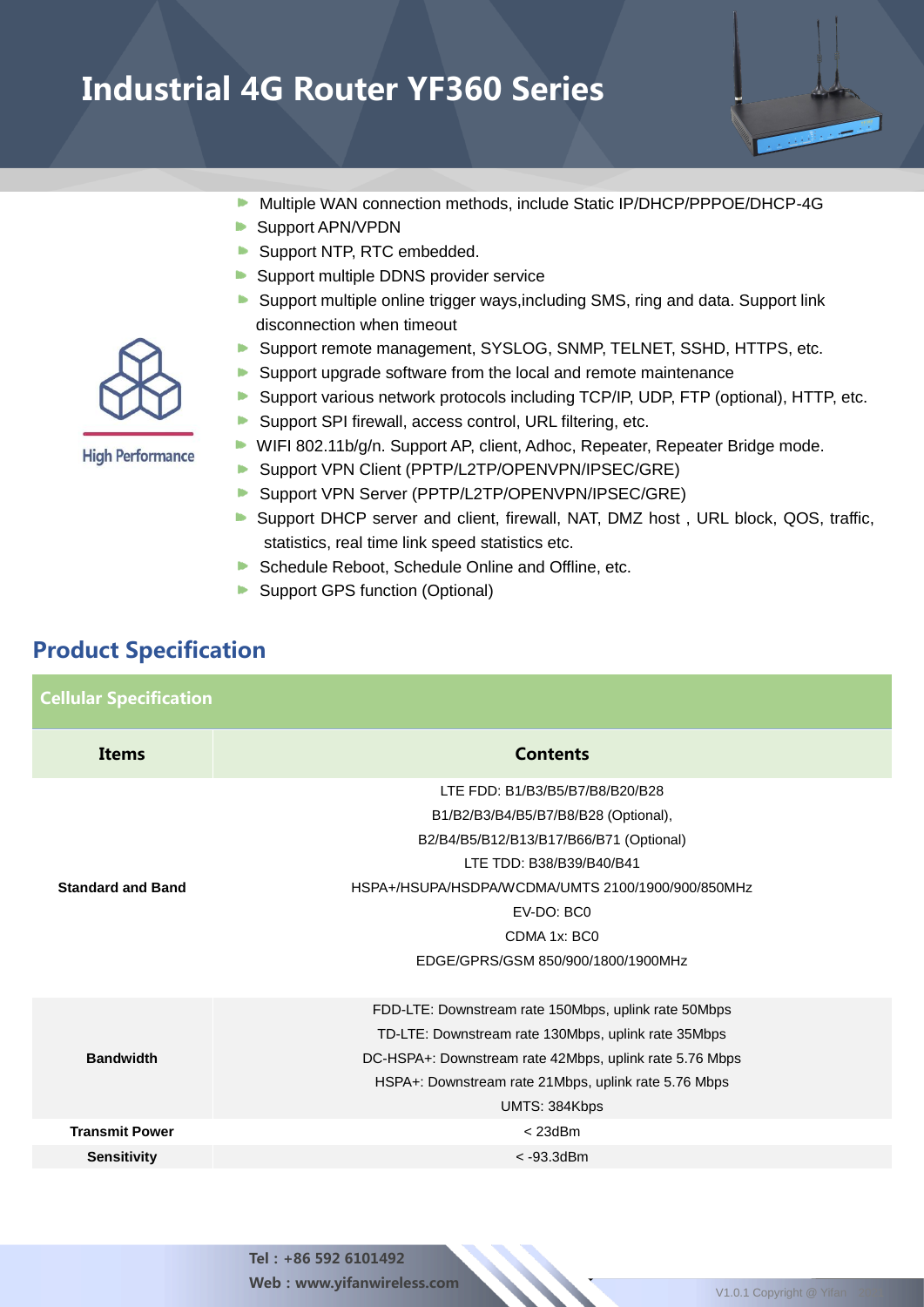

#### WIFI Specification **Items** Contents **Standard and Band IEEE802.11b/g/n Bandwidth** IEEE802.11b/g: 54Mbps (Maximum) IEEE802.11n: 144Mbps (Maximum) **Security** Support WEP, WPA, WPA2 encrypt methods, optional WPS function **Transmit Power** 15 ± 2dBm **Sensitivity** < -72dBm @ 54Mbps Hardware System **Items Contents CPU Industrial-grade CPU Flash** 16MB(Extendable to 64MB) **DDR2** 128MB **Interfaces** Items Contents **WAN Interface** 1 x 10/100M RJ45 ethernet port, adaptive MDI/MDIX, built-in 15KV ESD LAN Interface 4 x 10/100M RJ45 ethernet port, adaptive MDI/MDIX, built-in 15KV ESD **Serial** 1 x RS232/RS485 serial interface with built-in 15KV ESD Data bits:5, 6, 7, 8 bits Stop bits:1, 1.5 (optional), 2 bits Error detection: none, even parity, odd parity, SPACE (optional) and MARK (optional) Serial Port Rate: 2400~115200bits/s **LED Indicators** "Power", "System", "Online", "SIM", " LAN ", "WAN", "WIFI", "Signal Strength" **Antenna Interface** Cellular: 2 \* Standard SMA female antenna interface, characteristic impedance: 50 Ω WIFI: Standard SMA male antenna interface, characteristic impedance: 50 Ω **SIM/UIM Slot** Standard SIM card slot, support 1.8V/3V SIM/UIM card, built-in 15KV ESD **Power Interface** Standard 3-PIN power jack, reverse-voltage and over-voltage protection **Reset Button** Can reset router's configuration to default factory setting by this button

Tel:+86 592 6101492 Web:www.yifanwireless.com V1.0.1 Copyright @ Yifa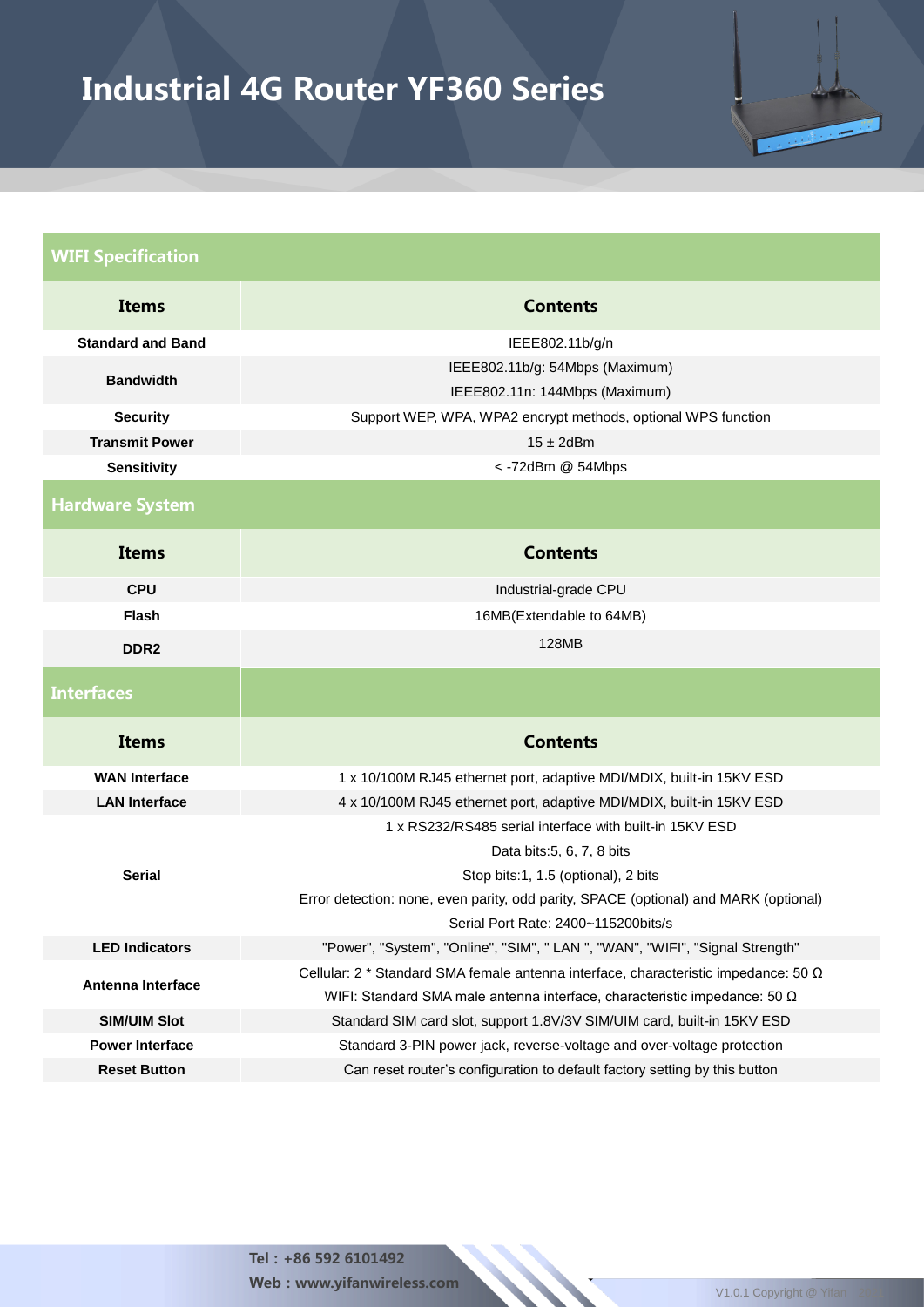

Note: There may be differences between models of accessories and interfaces, actual products shall prevail.

| <b>Power</b>                 |                                                                                         |  |  |  |  |  |
|------------------------------|-----------------------------------------------------------------------------------------|--|--|--|--|--|
| <b>Items</b>                 | <b>Contents</b>                                                                         |  |  |  |  |  |
| <b>Input Voltage</b>         | DC 12V/1.5A                                                                             |  |  |  |  |  |
| <b>Accepted Range</b>        | DC 5~36V                                                                                |  |  |  |  |  |
| <b>Power Consumption</b>     |                                                                                         |  |  |  |  |  |
| <b>Work Mode</b>             | <b>Consumption</b>                                                                      |  |  |  |  |  |
| <b>Standby</b>               | 280~330mA@12VDC                                                                         |  |  |  |  |  |
| Communicating                | 325~562mA@12VDC                                                                         |  |  |  |  |  |
| <b>Schedule Shutdown</b>     | 2.57~4.2mA@12DVC                                                                        |  |  |  |  |  |
| <b>Physical Properties</b>   |                                                                                         |  |  |  |  |  |
| <b>Items</b>                 | <b>Contents</b>                                                                         |  |  |  |  |  |
| Casing                       | Metal casing, IP30 protection level, suitable for most industrial control applications. |  |  |  |  |  |
| <b>Dimensions</b>            | 206x135x28 mm (excluding antennas and mountings)                                        |  |  |  |  |  |
| Weight                       | 790g                                                                                    |  |  |  |  |  |
| <b>Others</b>                |                                                                                         |  |  |  |  |  |
| <b>Items</b>                 | <b>Contents</b>                                                                         |  |  |  |  |  |
| <b>Operating Temperature</b> | $-35 - +75^{\circ}$ C                                                                   |  |  |  |  |  |
| <b>Storage Temperature</b>   | $-40 - +85^{\circ}$ C                                                                   |  |  |  |  |  |
| <b>Relative Humidity</b>     | 95% (non-condensing)                                                                    |  |  |  |  |  |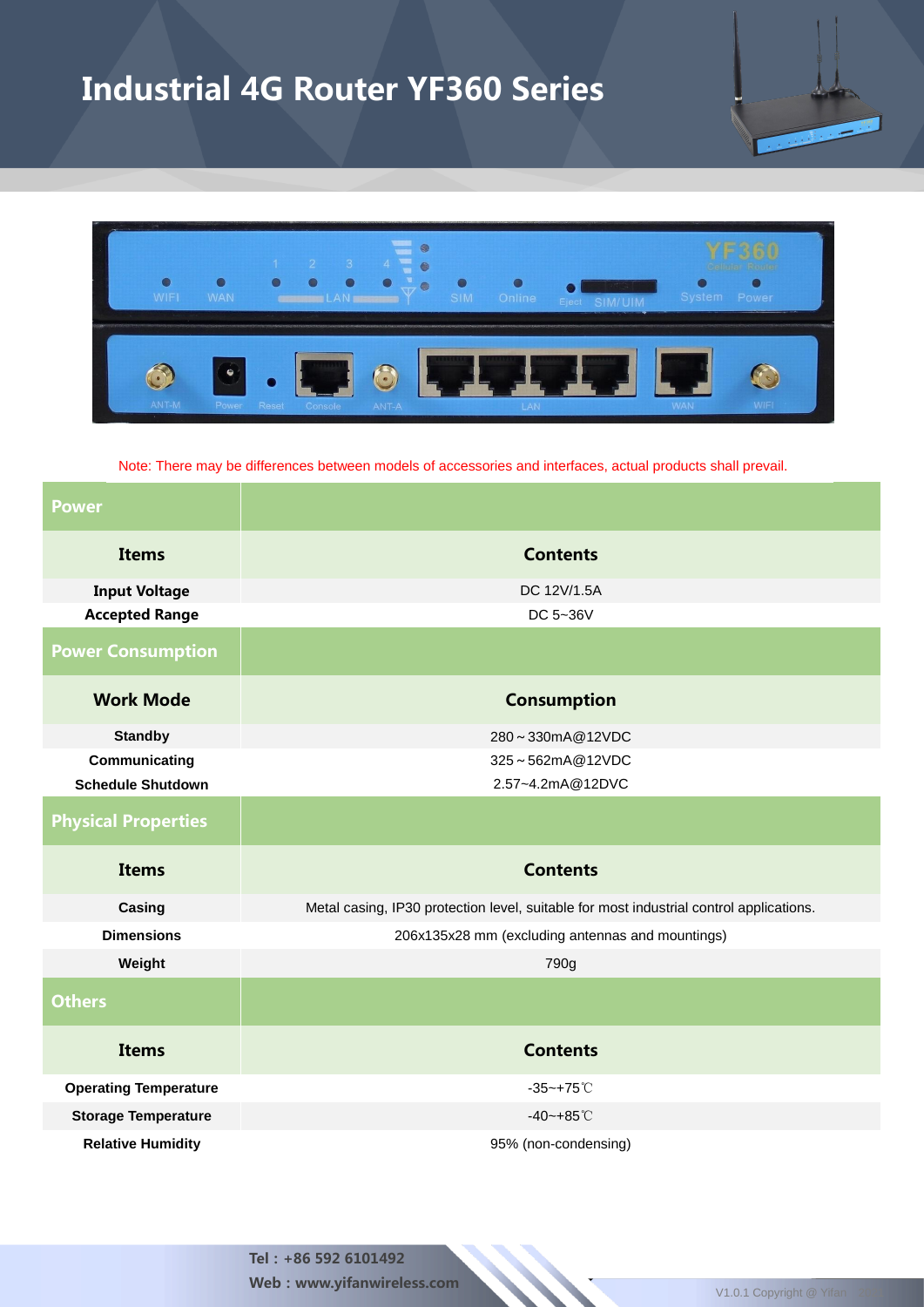

| <b>GPS(Optional)</b>        |                                                |  |  |  |  |  |
|-----------------------------|------------------------------------------------|--|--|--|--|--|
| <b>Items</b>                | <b>Contents</b>                                |  |  |  |  |  |
| <b>GPS Module</b>           | Industrial GPS module (Optional Beidou module) |  |  |  |  |  |
|                             | 50 channels                                    |  |  |  |  |  |
| <b>Receiver Type</b>        | GPSL1 (1575.42MHz) C/A code                    |  |  |  |  |  |
|                             | Support WAAS and EGNOS, MSAS, GAGAN            |  |  |  |  |  |
| <b>Maximum Update Rate</b>  | 4Hz                                            |  |  |  |  |  |
| <b>Positioning Accuracy</b> | Positioning: 2.5m CPE                          |  |  |  |  |  |
|                             | SBAS: 2.0m CPE                                 |  |  |  |  |  |
| <b>Sensitivity</b>          | Tracking: -160 dBm                             |  |  |  |  |  |
|                             | Re-capture: -160 dBm                           |  |  |  |  |  |
|                             | Cold start: -146 dBm                           |  |  |  |  |  |

### Topology



Tel:+86 592 6101492 Web : www.yifanwireless.com V1.0.1 Copyright @ Yifan